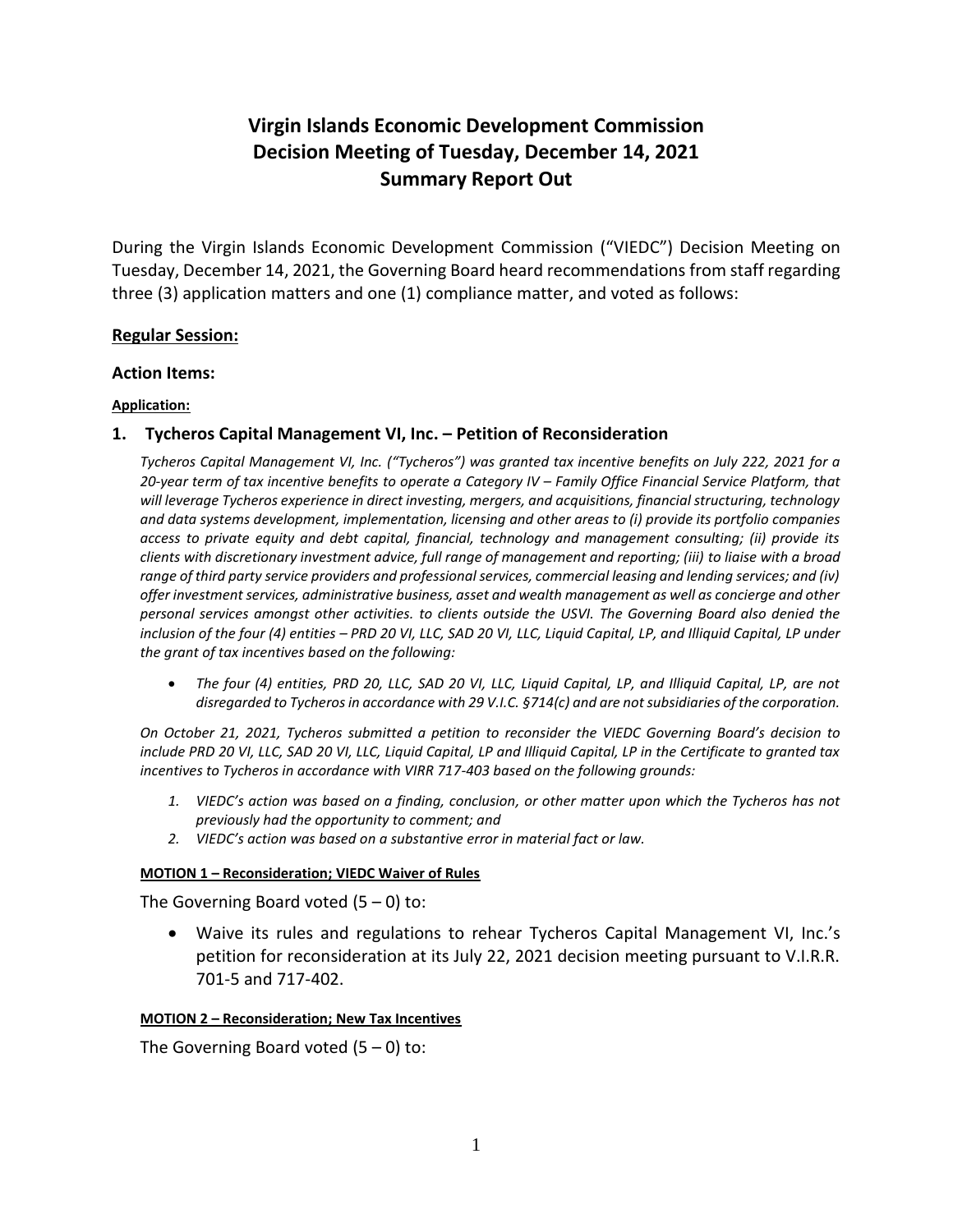Table its decision on the matter regarding inclusion of the four (4) entities – PRD 20 VI, LLC, SAD 20 VI, LLC, Liquid Capital, LP and Illiquid Capital, LP under the grant of tax incentives to Tycheros Capital Management VI, Inc.

## **2. Barrier Holdings, LLC – New Application**

*On July 12, 2021, Barrier Holdings, LLC ("Barrier") filed an application with the Virgin Islands Economic Development Commission ("VIEDC") for tax incentive benefits. Barrier seeks VIEDC tax incentive benefits as a Category II – Manufacturing Company and also to own and operate a Category IV – Designated Service Business providing consulting, technology, venture capital and investment management services to clients located outside the U.S. Virgin Islands. Barrier will provide an array of financial and business management services to include accounting, financial data analytics, finance, compliance, customer service, marketing risk management, and vendor management. Barrier established two (2) wholly owned, disregarded subsidiaries, Seaward Servicing, Inc. and Vessup Capital, Inc. through which it will carry out its business activities.*

*Barrier commits to employ a minimum of five (5) full-time employees within one (1) year from the date the Chairman signs the Certificate or within one (1) year of commencement of tax incentives, whichever is later. Barrier states it will invest a minimum of One Hundred Thousand Dollars (\$100,000.00) in the benefited business commencing no earlier than 12 months prior to the date the application was deemed complete and completed within one (1) year from the date of commencement of tax incentives or one (1) year from the date the Chairman signs the Certificate, whichever is later. Barrier will be located on the island of St. Thomas.*

The Governing Board voted  $(5 - 0)$  to:

- 1. Find that Barrier Holdings, LLC is deserving of a grant of tax incentives;
- 2. Grant Barrier Holdings, LLC grant tax exemptions at one hundred percent (100%) of the incentives authorized by law for a period of 20 years in accordance with the provisions of V.I. CODE ANN. tit. 29, chapter 12.

## **3. Red Bay Holdings, LLC – New Application**

*On July 30, 2021, Red Bay Holdings, LLC ("Red Bay") filed an application with the Virgin Islands Economic Development Commission ("VIEDC") for tax incentive benefits. Red Bay seeks VIEDC tax incentive benefits as a Category IV – Designated Service Business providing consulting, technology, venture capital and investment management services to clients located outside the USVI. Red Bay will provide an array of financial and business management services, to include accounting, financial data analytics, finance, compliance, customer service, marketing risk management, and vendor management as needed by its clients, and as directed by management. Red Bay has established two (2) wholly owned, disregarded subsidiaries, St. Thomas Servicing, Inc. and Ocean Capital, Inc., through which it will carry out its business activities.*

*Red Bay commits to employ a minimum of five (5) full-time employees within one (1) year of the date that its Certificate is signed by the Chairman, or within one (1) year of commencement of benefits, whichever is later. Red Bay commits to investing One Hundred Thousand U.S. Dollars (\$100,000) in the benefited business within one (1) year from the date of commencement of benefits or one (1) year from the date the Chairman signs the Certificate, whichever is later. Red Bay will be located on the island of St. Thomas.*

The Governing Board voted  $(5 - 0)$  to:

- 1. Find that Red Bay Holdings, LLC is deserving of a grant of tax incentives;
- 2. Grant Red Bay Holdings, LLC tax exemptions at one hundred percent (100%) of the incentives authorized by law for a period of 20 years in accordance with the provisions of V.I. CODE ANN. tit. 29, chapter 12.